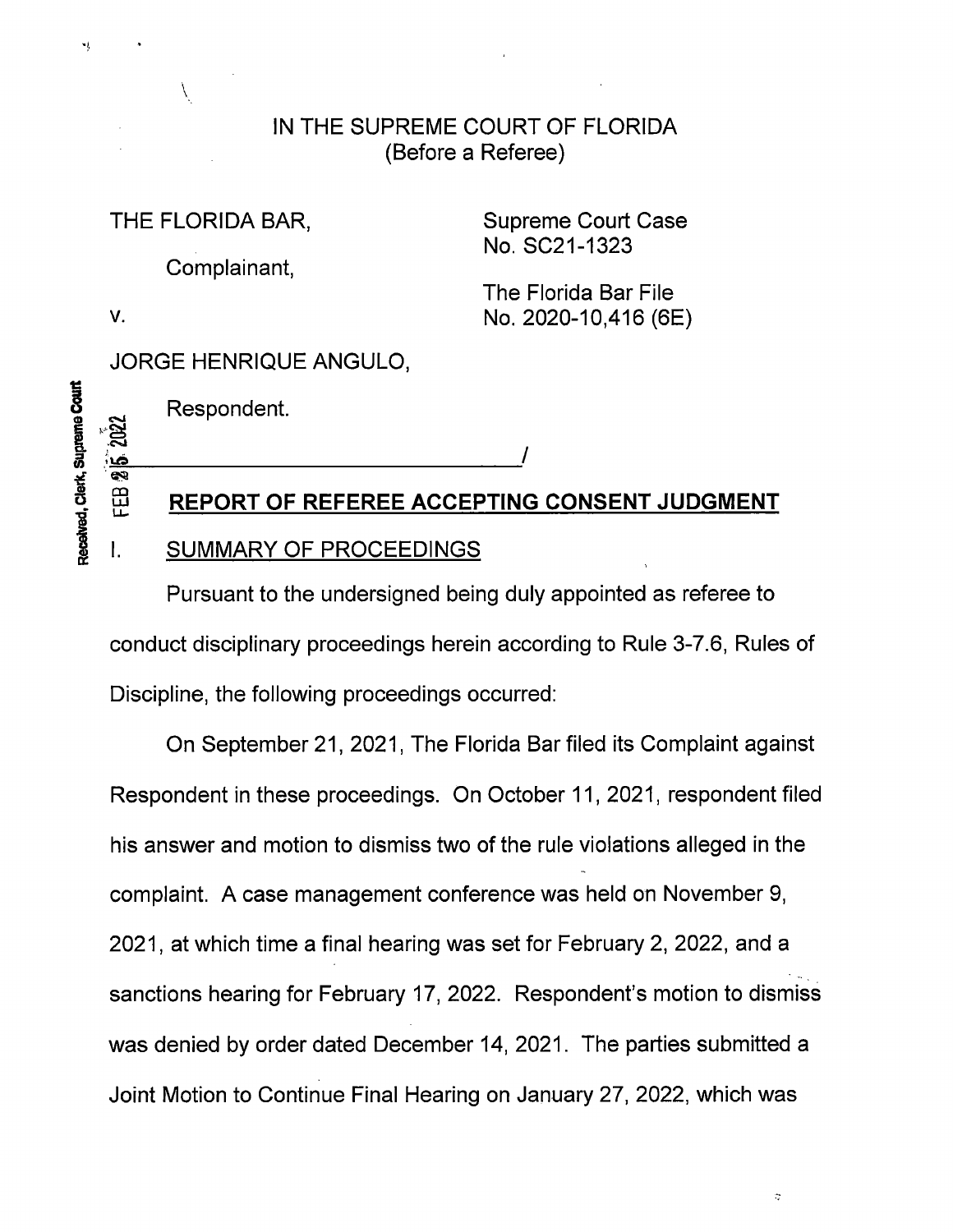granted by order dated January 28, 2022. The parties submitted a Conditional Guilty Plea for Consent Judgment on February 11, 2022. AII of the aforementioned pleadings, responses thereto, exhibits received in evidence, and this Report constitute the record in this case and are forwarded to the Supreme Court of Florida.

The following attorneys appeared as counsel for the parties:

For The Florida Bar: Kimberly Walbolt, Esq., and Lindsey Guinand, Esq. For the respondent: Jodi A. Thompson, Esq.

#### II. FINDINGS OF FACT

A. Jurisdictional Statement. Respondent is, and at all times mentioned during this investigation was, a member of The Florida Bar, subject to the jurisdiction and disciplinary rules of the Supreme Court of Florida.

B. Narrative Summary Of Case. Respondent represented the defendant in a criminal matter in Pinellas County. The defendant was on probation for other charges in Marion County when he was arrested for the charges in Pinellas County. On October 21, 2018, respondent moved for a speedy trial in the Pinellas County case because he believed the defendant had a strong defense. The trial was set for November 27, 2018.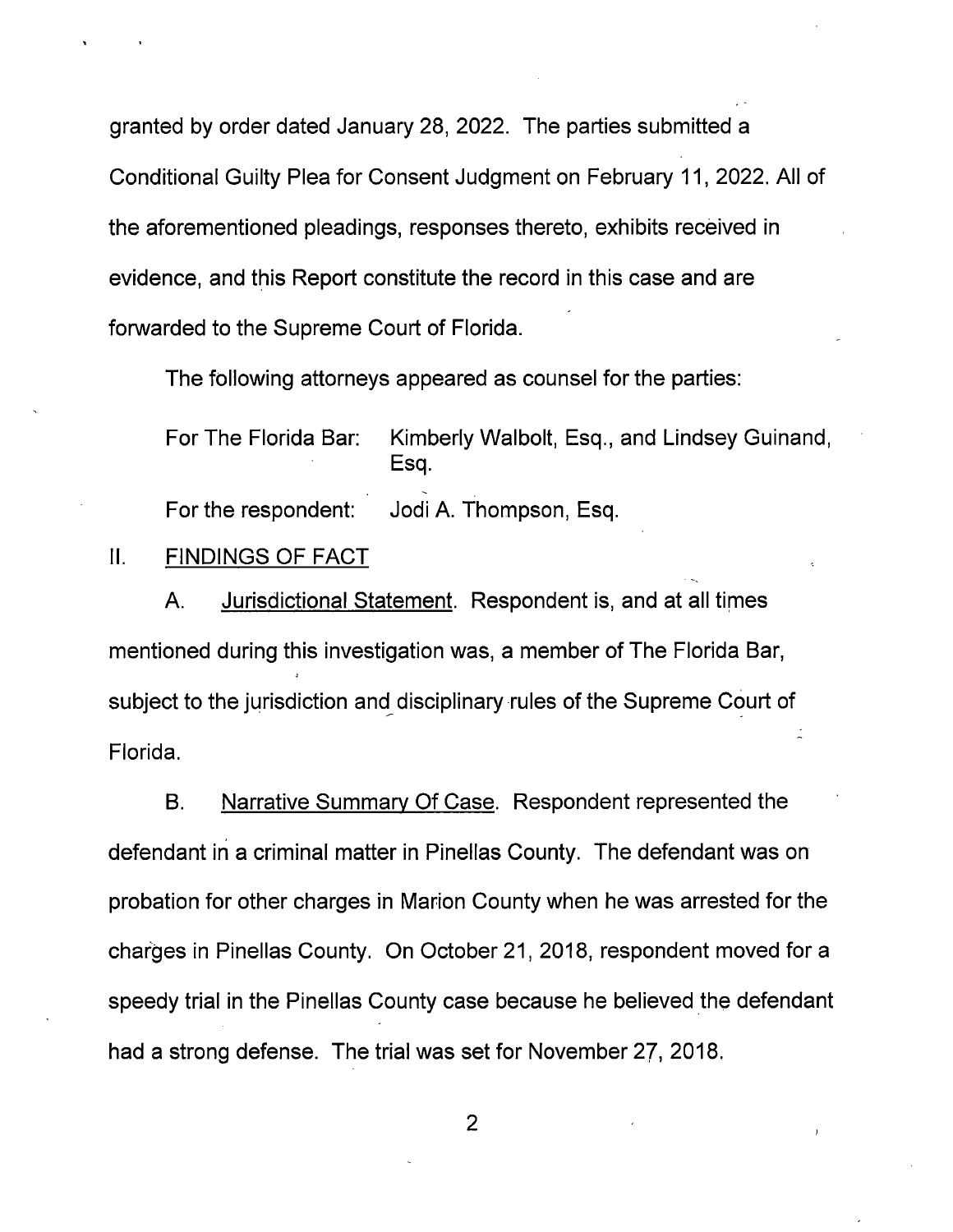On November 19, 2018, the defendant was sentenced to probation in the Marion County case. Based on that result, respondent and the defendant wished to continue the November 27, 2018, trial, which was only a week away, to allow more time to attempt to settle the case. Respondent contacted the state attorney's office, and the state agreed to a continuance of the trial. Respondent contacted the court's judicial assistant to schedule a hearing on a motion to continue the trial, but the judge did not have any hearing time available prior to trial, due to the Thanksgiving holiday. As a result, respondent planned to waive speedy trial and to request a continuance on the morning of trial.

On November 27, 2018, respondent and the defendant appeared for trial and respondent requested the continuance. After hearing argument, the judge agreed to continue the trial but then did not have another date available due to his impending retirement in January. The court denied respondent's motion to continue the trial and advised the respondent that he could proceed to trial or the defendant could enter an open plea and return at a later date for sentencing at which time he could argue for a downward departure of the recommended sentence.

During a 45-minute break, respondent explained the court's ruling to the defendant. The defendant feared going to jail because he was a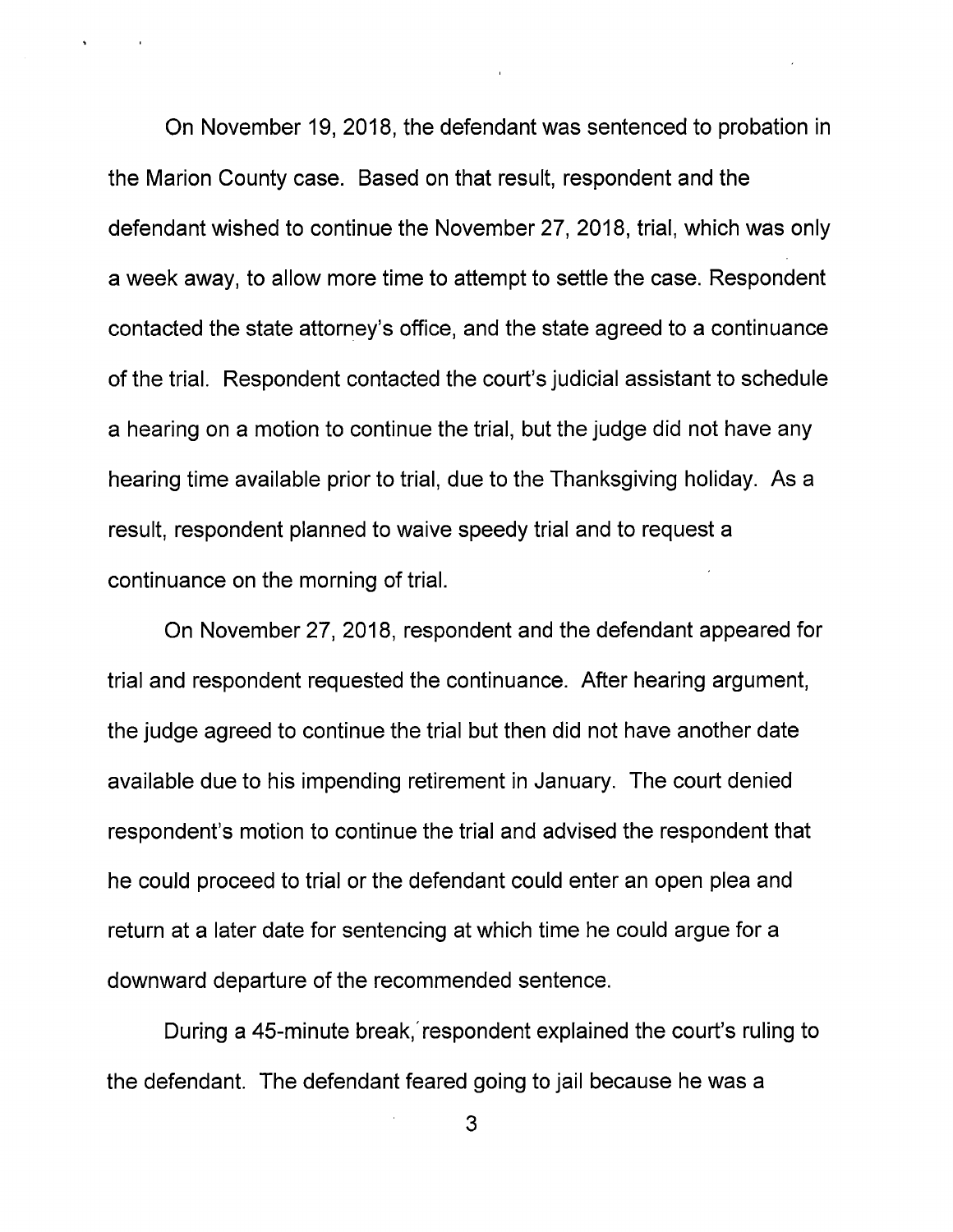confidential informant to law enforcement. Respondent genuinely believed the defendant would receive a downward departure at sentencing of probation to run concurrently with the Marion County probation. As a result, the respondent told the defendant he guaranteed the outcome of probation if the defendant entered an open plea. The defendant advised respondent that he did not wish to proceed with the trial and wished to enter a plea. Respondent explained to the defendant to say during the plea colloquy that he had not been promised or guaranteed anything in exchange for his plea. On November 27, 2018, the defendant entered an open plea of guilty based on respondent's advice. During the plea colloquy, the defendant asserted he had not received any promises or guarantees in connection with his plea. Respondent failed to stop the defendant from knowingly misstating the truth regarding the guarantee respondent made about the downward departure.

At the sentencing hearing on December 5, 2018, the court denied the defendant's request for a downward departure and he was sentenced to 33.3 months in prison. Respondent immediately advised his client to file a pro se motion to withdraw plea and a motion for post-conviction relief based on ineffective assistance of counsel. Respondent also arranged for a colleague to represent the defendant in the matter, pro bono. At the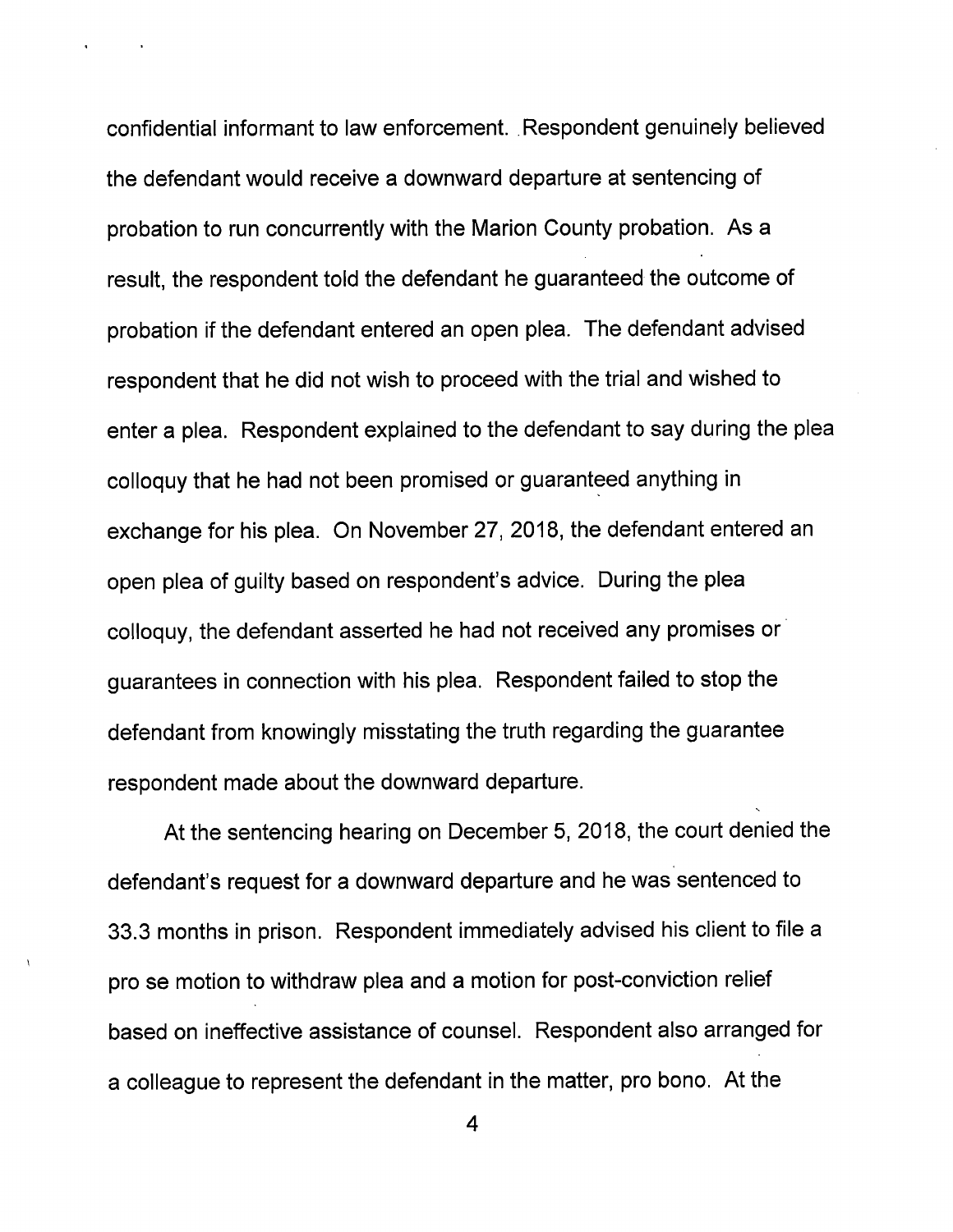evidentiary hearing on the defendant's motions, respondent admitted he had instructed the defendant to lie to the court about the guarantee he made regarding the downward departure in sentencing.

#### III. RECOMMENDATIONS AS TO GUILT

Pursuant to the parties' Conditional Guilty Plea for Consent Judgment, <sup>I</sup> recommend that respondent be found guilty of violating the following Rules Regulating The Florida Bar: Rule 4-1.1 (Competence); Rule 4-1.2(d)(Objectives and Scope of Representation-Criminal or Fraudulent Conduct); Rule 4-3.3 (Candor Toward the Tribunal); Rule 4-3.4 (Fairness to Opposing Party and Counsel); Rule 4-4.1 (Truthfulness in Statements to others); Rule  $4-8.4(a)$  (Misconduct  $-$  a lawyer shall not violate or attempt to violate the Rules of Professional Conduct, knowingly assist or induce another to do so, or do so through an act of another); Rule  $4-8.4(c)$  (Misconduct – a lawyer shall not engage in conduct involving dishonestly, fraud, deceit, or misrepresentation); and Rule 4-  $8.4$ (d)(Misconduct – a lawyer shall not engage in conduct in connection with the practice of law that is prejudicial to the administration of justice).

# IV. STANDARDS FOR IMPOSING LAWYER SANCTIONS

<sup>I</sup> considered the following Standards prior to recommending discipline: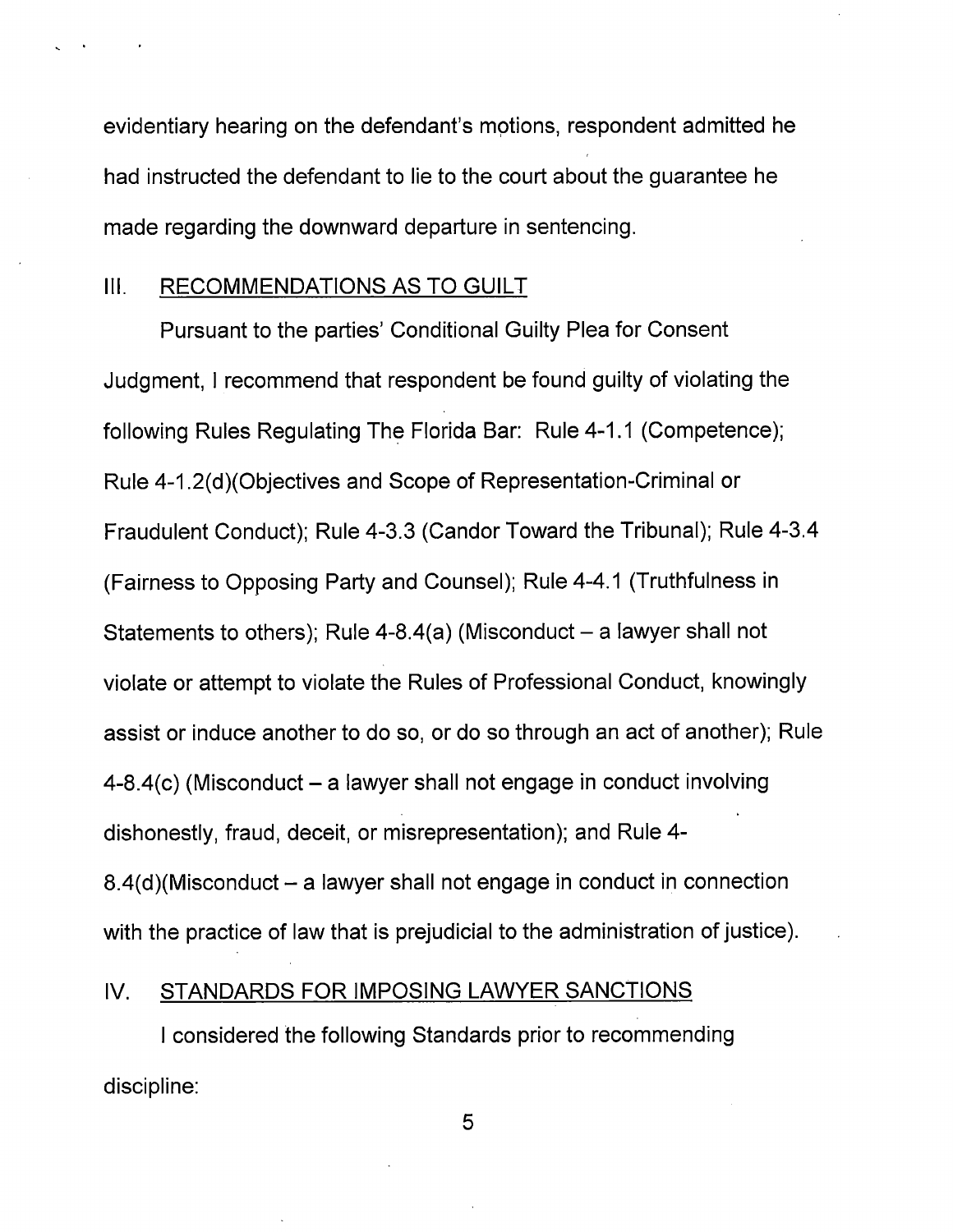# 4.5 Lack of Competence

(b) Suspension is appropriate when a lawyer engages in an area of practice in which the lawyer knowingly lacks competence and causes injury or potential injury to a client.

(c) Public reprimand is appropriate when a lawyer causes injury or potential injury to a client and: (2) is negligent in determining whether the lawyer is competent to handle a legal matter.

# 4.6 Lack of Candor

(b) Suspension is appropriate when a lawyer knowingly deceives a client and causes injury or potential injury to the client.

(c) Public reprimand is appropriate when a lawyer negligently fails to provide a client with accurate or complete information and causes injury or potential injury to the client.

# 5.1 Failure to Maintain Personal Integrity

(b) Suspension is appropriate when a lawyer knowingly engages in...other conduct involving dishonesty, fraud, deceit, or misrepresentation that seriously adversely reflects on the lawyer's fitness to practice.

# 6.1 False Statements, Fraud, and Misrepresentation

(b) Suspension is appropriate when a lawyer knows that false statements or documents are being submitted to the court or that material information is improperly being withheld and takes no remedial action.

# 6.2 Abuse of the Legal Process

(b) Suspension is appropriate when a lawyer knowingly violates a court order or rule and causes injury or potential injury to a client or a party or causes interference or potential interference with a legal proceeding.

# 7.1. Deceptive Conduct or Statements and Unreasonable or Improper Fees

(b) Suspension is appropriate when a lawyer knowingly engages in conduct that is a violation of a duty owed as a professional and causes injury to, potential injury to a client, the public, or the legal system.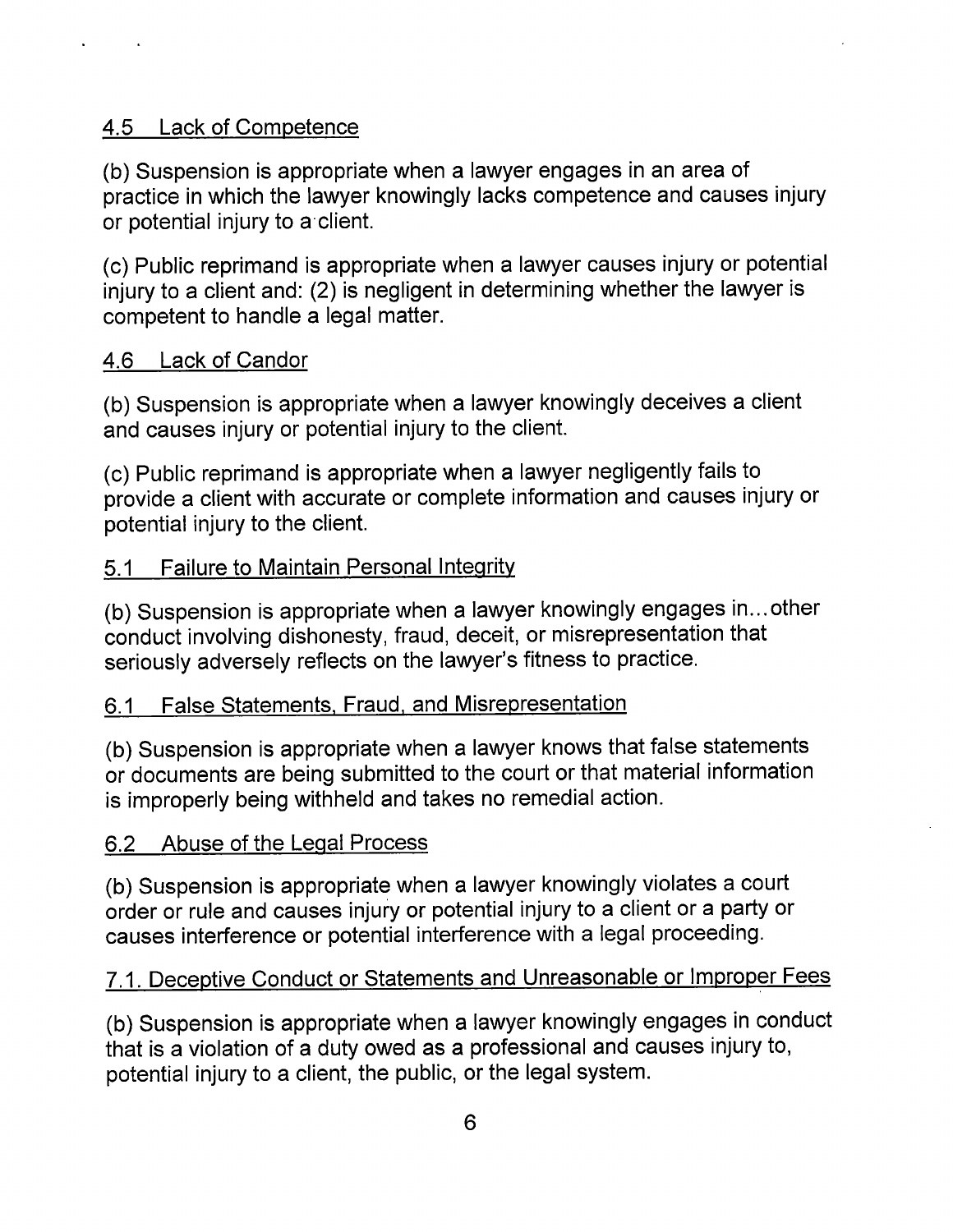#### V. FINDINGS ON MITIGATING AND AGGRAVATING FACTORS

<sup>I</sup> considered the documents included in respondent's Notice of Filing dated February 1, 2022, and make the following findings regarding mitigation and aggravation:

Respondent has no prior disciplinary history with The Florida Bar and did not have a dishonest or selfish motive. Respondent genuinely believed that the defendant would receive a downward departure and be sentenced to probation when he gave his advice.

<sup>I</sup> took into consideration that respondent suffered from personal or emotional problems and a physical or mental disability or impairment at the time the conduct at issue occurred. Respondent was involved in a contentious custody battle when he and his children were in a serious car accident occurring just months prior to the client's plea at issue. Respondent suffered a concussion and lingering neurological issues including difficulty concentrating, feeling mentally foggy, short-term memory problems, feeling slowed down, fatigue, trouble multitasking, and aphasia as a result of the car accident, and the accident exacerbated his custody issues with his former spouse. <sup>I</sup> reviewed the medical records documenting respondent's condition at the time the misconduct occurred, and the records are unrebutted.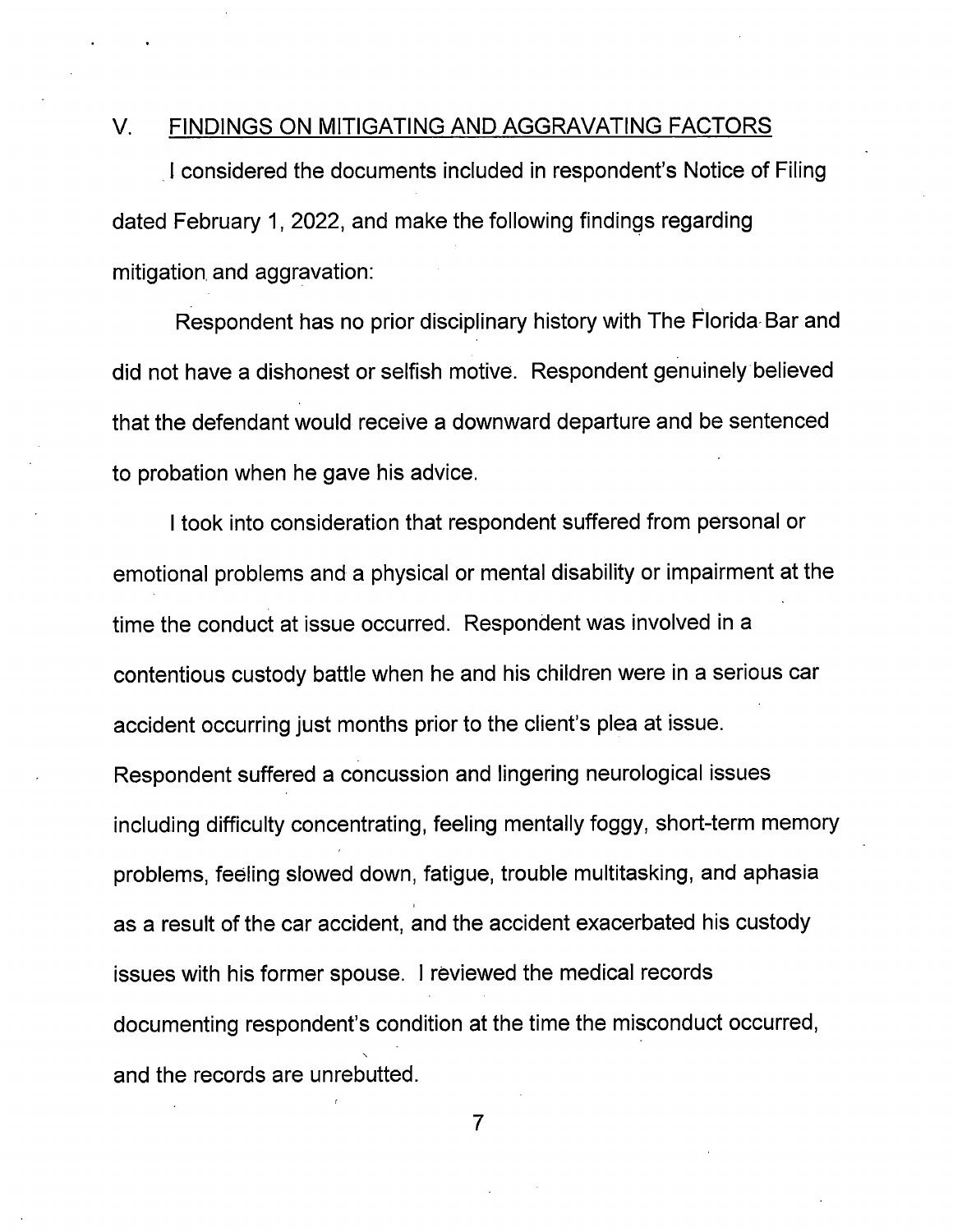Additionally, respondent made a timely good faith effort to rectify the consequences of his misconduct by promptly advising his client to file a pro se motion to set aside his plea and for ineffective assistance of counsel. Respondent also found successor counsel to diligently represent the defendant pro bono. After the hearing on the defendant's motion to vacate his plea, the defendant immediately entered a new plea deal for a 13 month sentence and received credit for the 13 months he had served, and he was released from custody shortly thereafter. <sup>I</sup> reviewed a letter from respondent's client stating that he holds no grudges against respondent and has acknowledged that he would not have known he could file a motion for ineffective assistance of counsel without respondent advising him of the same.

Respondent also cooperated with the bar in its investigation and was forthcoming to both the bar and the trial court about this incident. <sup>I</sup> reviewed letters from three of respondent's colleagues in the legal community evidencing of respondent's good character and reputation. Respondent has a long history of involvement with religious and community organizations. Lastly, the conduct in question occurred three years ago, and respondent has taken responsibility for his actions, demonstrated interim rehabilitation, and is remorseful for his misconduct.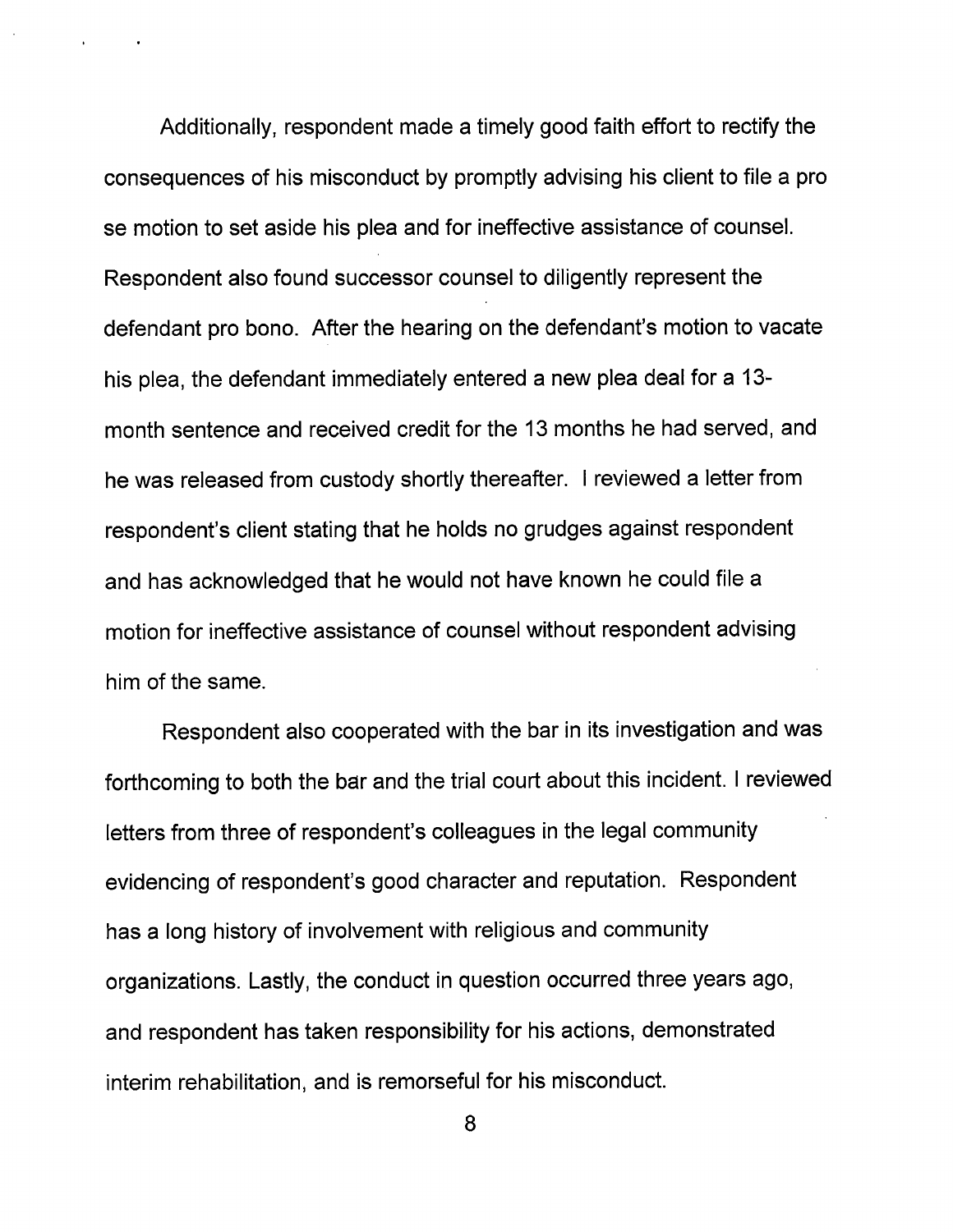In consideration of the above, <sup>I</sup> find the following mitigating factors

are applicable under Standard 3.3(b) justifying a reduction in the degree of

discipline:

# 3.3(b) Mitigation

(1) absence of a prior disciplinary record;

(2) absence of a dishonest or selfish motive;

(3) personal or emotional problems;

(4) timely good faith effort to make restitution or to rectify the

consequences of the misconduct;

(5) full and free disclosure to the bar or cooperative attitude toward the proceedings;

(7) character or reputation;

(8) physical or mental disability or impairment or substance related disorder;

(10) interim rehabilitation; and

(12) remorse

In reviewing Standard 3.2(b), <sup>I</sup> find that there are two aggravating

factors that are applicable to the instant matter, which are:

### 3.2(b) Aqqravation

(4) multiple offenses (respondent's conduct violated several rules); and

(9) substantial experience in the practice of law (respondent has been admitted to practice since 1999).

However, <sup>I</sup> find that these two factors do not justify an increase in the

degree of discipline because they are far outweighed by the mitigation

presented. Further, though respondent's conduct violated several of the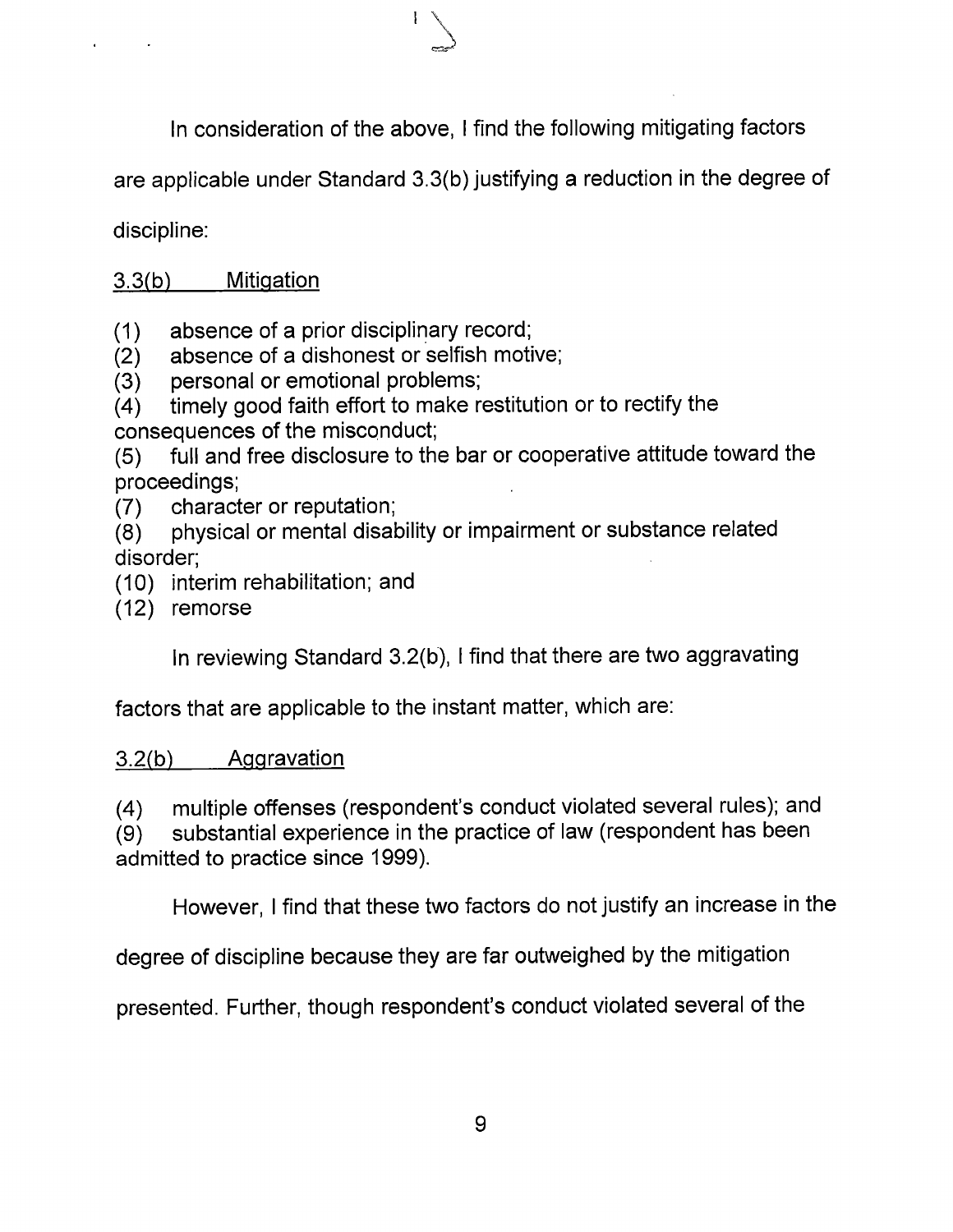Rules Regulating The Florida Bar, the violations all stemmed from a single instance of misconduct.

#### VI. CASE LAW

<sup>I</sup> considered the following case law prior to recommending discipline:

In Florida Bar v. Dunne, 2020 WL 257785 (Fla. January 16, 2020), the Court approved a consent judgment for a one-year suspension for an attorney that made false statements to the court regarding being in possession of jail house phone calls. The attorney turned over the evidence well before trial and there was time to cure the prejudice resulting from the violation. The attorney had significant mitigation, no prior discipline, excellent reputation, and remorse.

In Florida Bar v. Russell-Love, 135 So. 3d 1034 (Fla. 2014), the Court imposed a 91-day suspension for an attorney who made misrepresentations on immigration forms submitted to USCIS. The referee specifically found that the attorney acted deliberately and knowingly in order to expedite the immigration filing on her client's behalf, and her actions caused her client harm. In mitigation, the referee found an absence of a prior disciplinary record, inexperience in the practice of law, good character or reputation, and remorse. The referee also found that, absent this isolated incident, Russell-Love was someone of high integrity.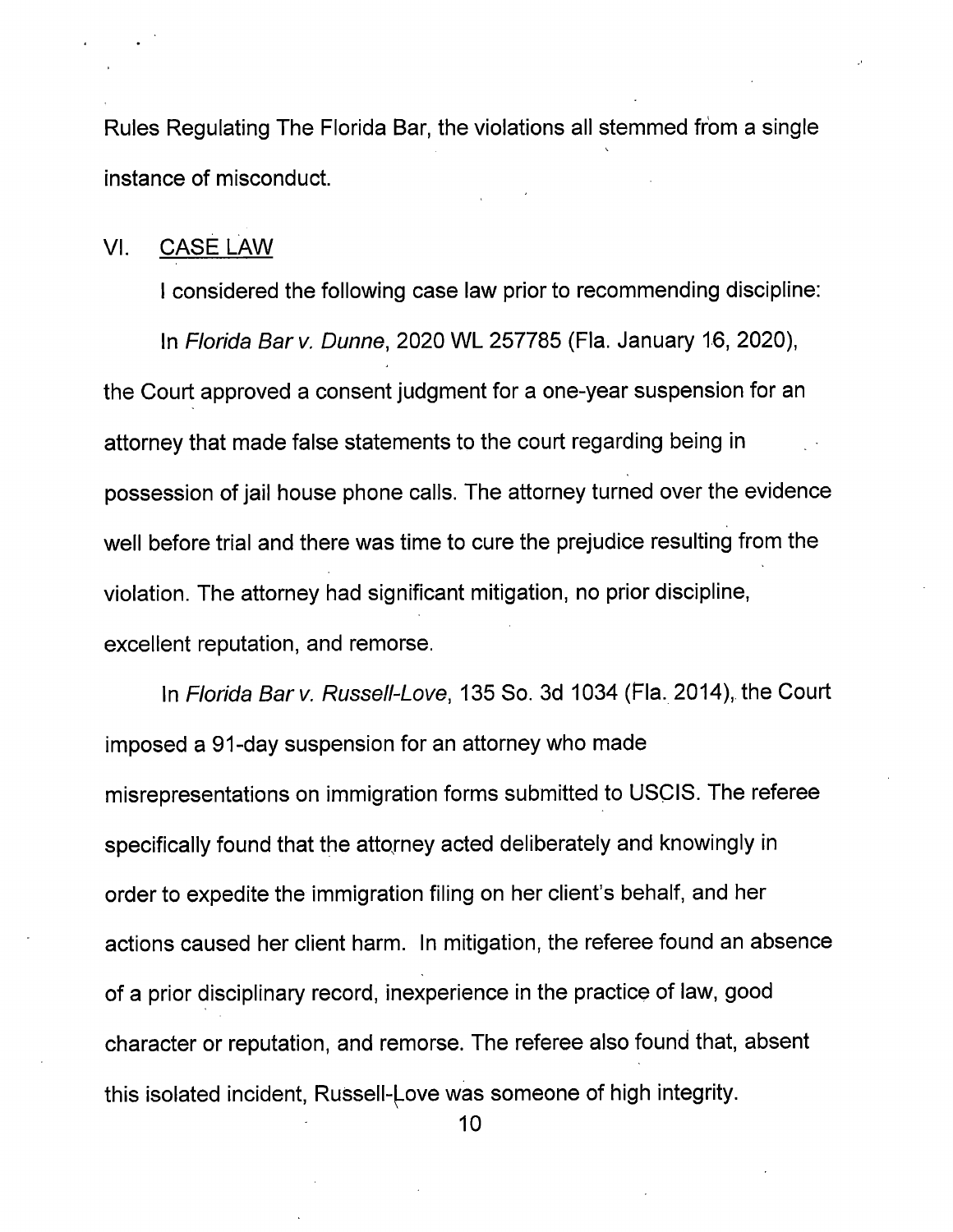In Florida Bar v. Cox, 794 So.2d 1278 (Fla. 2001), a one-year suspension was warranted for a prosecutor who assisted a witness to make misrepresentations during her testimony to the court during a criminal proceeding. The misrepresentation resulted in the proceedings being dismiss with prejudice. In aggravation, Cox had substantial experience in the practice of law. In mitigation Cox has no prior disciplinary record, lacked a selfish or dishonest motive, made full and free disclosure during the bar proceedings, received the imposition of other sanctions, had a good reputation, and was remorseful.

# VII. RECOMMENDATION AS TO DISCIPLINARY MEASURES TO BE APPLIED

<sup>I</sup> recommend that Respondent be found guilty of misconduct justifying disciplinary measures, and that he be disciplined by:

A. A six-month suspension from the practice of law; and

B. Payment of the disciplinary costs.

Respondent will eliminate all indicia of respondent's status as an attorney on email, social media, telephone listings, stationery, checks, business cards office signs or any other indicia of respondent's status as an attorney, whatsoever.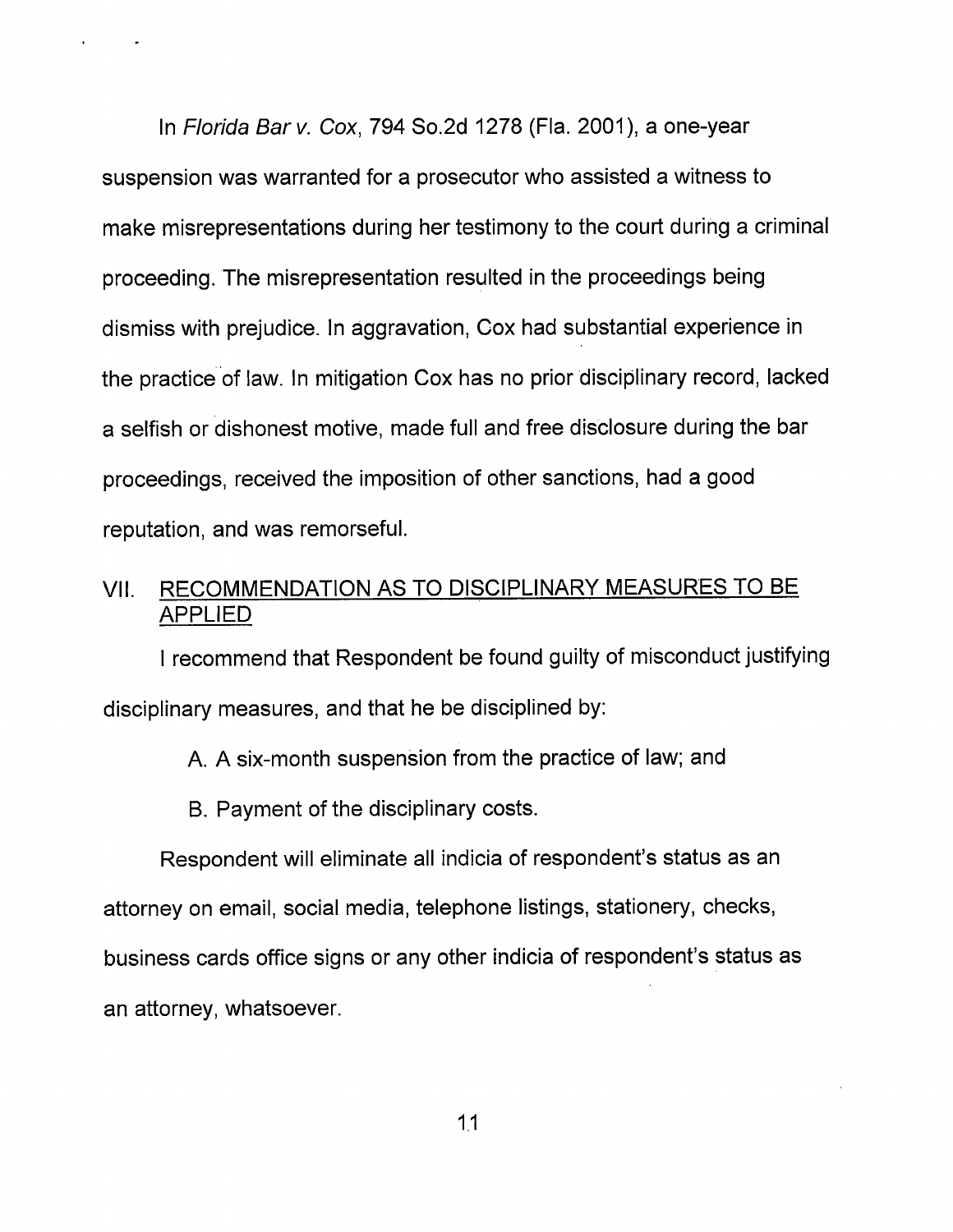### VIII. PERSONAL HISTORY AND PAST DISCIPLINARY RECORD

Prior to recommending discipline pursuant to Rule 3-7.6(m)(1)(D), <sup>I</sup>

considered the following personal history of Respondent, to wit:

Age: 55

Date admitted to the Bar: July 30, 1999

Prior Discipline: None

Respondent is not Board Certified in any area of practice.

### IX. STATEMENT OF COSTS AND MANNER IN WHICH COSTS SHOULD BE TAXED

<sup>I</sup> find the following costs were reasonably incurred by The Florida

Bar:

| <b>Administrative Costs</b>  |       | \$1,250.00 |
|------------------------------|-------|------------|
| <b>Court Reporters' Fees</b> |       | \$513.00   |
| <b>Investigative Costs</b>   |       | \$29.00    |
|                              | TOTAL | \$1,792.00 |

It is recommended that such costs be charged to respondent and that

interest at the statutory rate shall accrue and that should such cost

judgment not be satisfied within thirty days of said judgment becoming final,

respondent shall be deemed delinquent and ineligible to practice law,

pursuant to R. Regulating Fla. Bar 1-3.6, unless otherwise deferred by the

Board of Governors of The Florida Bar.